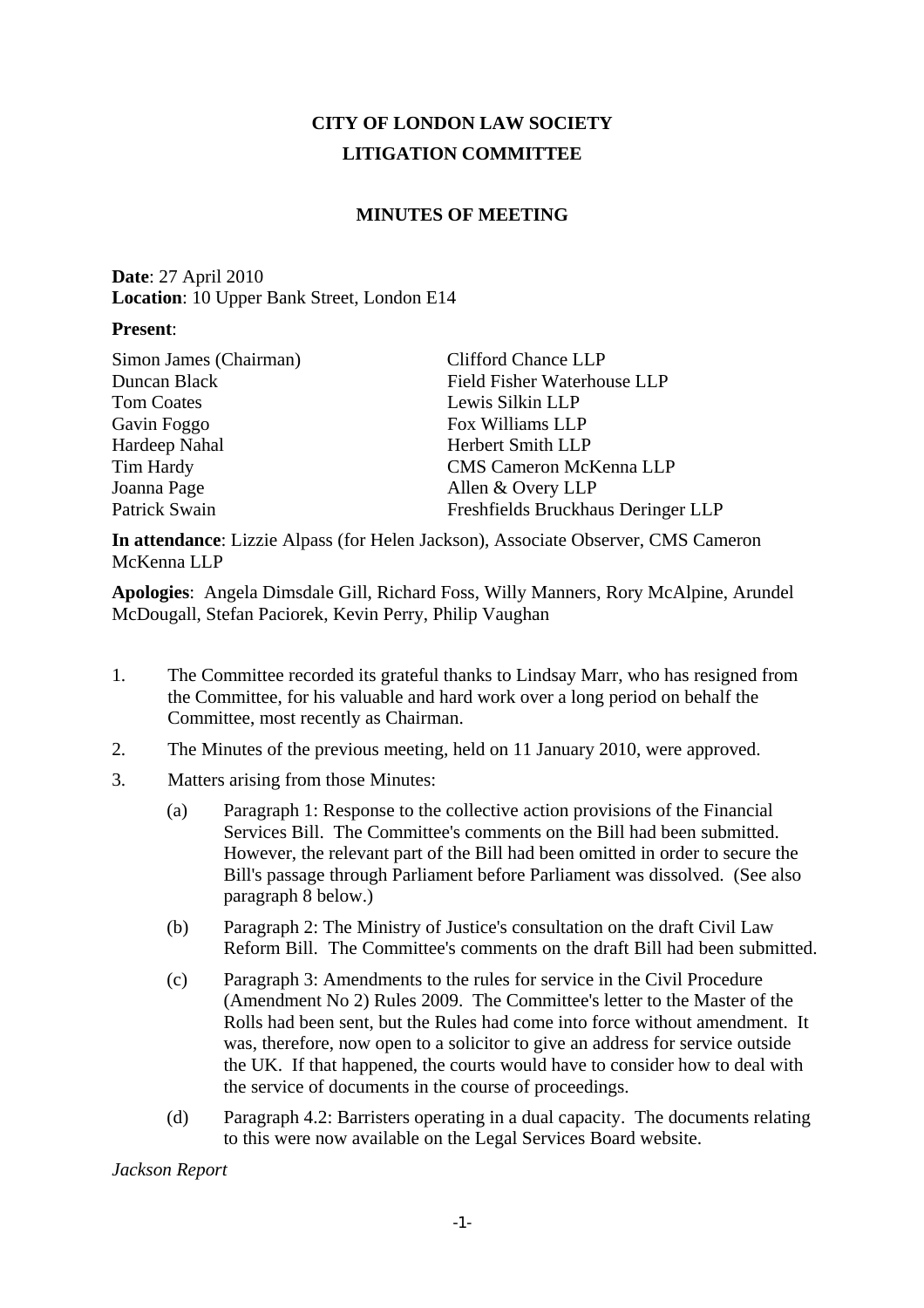- 4. The Committee noted that there was an increasing amount of hostile comment on Lord Justice Jackson's proposals to reform the civil justice system (those proposals were published on 14 January 2010). This comment came in particular from claimants' lawyers and insurers, though it appeared that the proposals in the Lord Justice Jackson's Report still enjoyed considerable support within the higher judiciary. The judiciary was likely to seek to introduce reforms that could be effected by the Civil Procedure Rule Committee or by Practice Directions after the general election.
- 5. The possibility of the Committee holding a public event on the Jackson reforms, at which Lord Justice Jackson himself might be invited to speak, was discussed. An event might show that there were voices concerned about civil procedure that were not represented by those currently criticising Lord Justice Jackson's proposals. The Committee decided, however, not to pursue this idea for the time being. It was felt that it would be premature to do so. Without any specific proposals for reform, it would be difficult to secure a satisfactory attendance. The issues being ventilated now were also issues of greater concern to personal injury lawyers than to lawyers in the City. In addition, the Committee noted that it had, for example, opposed the proposals on costs budgeting set out in Lord Justice Jackson's preliminary report, but those proposals had still been carried through to the final report.

## *Higher rights of audience*

- 6. The Solicitors' Higher Rights of Audience Regulations 2010 came into force on 1 April 2010, replacing the previous exemption, accreditation and development routes for obtaining higher rights with a new regime. The new regime required solicitors to pass an "advocacy assessment", which would automatically give them higher rights. The advocacy assessment being offered by, for example, the College of Law was a two stage process: an examination on procedure, evidence and ethics; and an advocacy assessment. The examination and the assessment both lasted 2½ hours. The College of Law was offering three day courses leading to each of the examination and the assessment, though attendance was not compulsory. It therefore appeared that, in practice, the new regime was similar to the old development route, but without any mentoring period. Given the Committee's support for all solicitors being given higher rights automatically, this was disappointing.
- 7. The Regulations themselves were very brief, providing that the SRA would issue guidelines and standards for the provision of competence assessments (Regulation 8.1.1). The Chairman would seek to obtain a copy of those guidelines, and the Committee would consider at a future meeting whether it should raise any concerns with the SRA.

## *Collective actions*

8. The Civil Justice Council had sent to the Civil Procedure Rule Committee and the Lord Chancellor draft general rules for collective actions. The covering letter notes that the Civil Procedure Rules Committee is to carry out a full public consultation on the draft rules before reaching any decision. The Committee would consider whether there were any fundamental issues in the draft rules that merited the Committee seeking to influence their content before any public consultation was carried out or whether any points could wait until that consultation.

#### *Other items*

9. The following additional points were noted by the Committee: